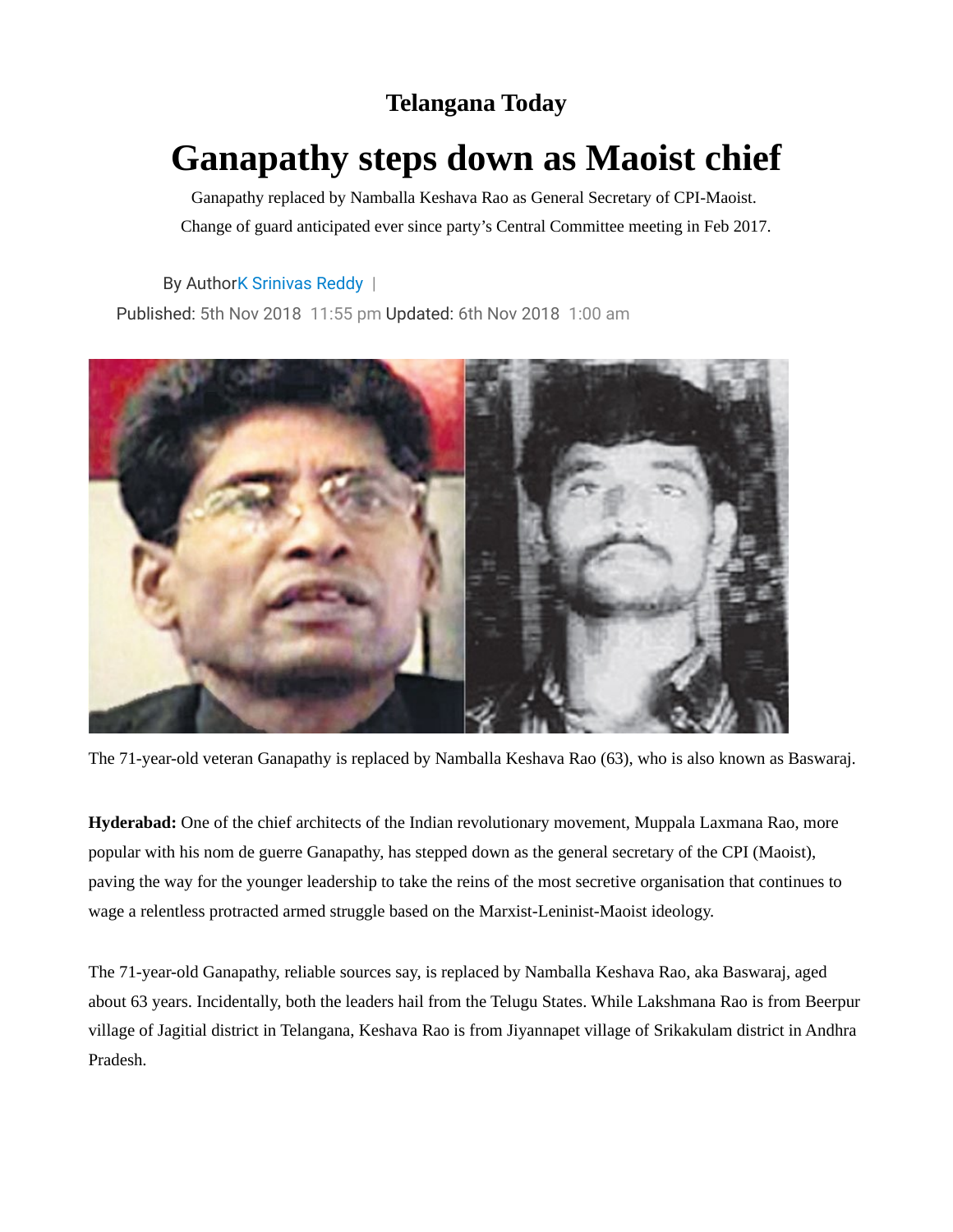The change of guard has been anticipated ever since the Maoist party's Central Committee meeting held in February 2017, passed a resolution on 'veteran comrades' asking senior leadership to voluntarily step down from their responsibilities because of their age. The central committee resolution spoke about forming special squads to protect these veteran leaders and in case it is difficult to provide security to them in forest areas, they should be moved to towns of cities with 'due protection'.

The confirmation of Keshava Rao taking over as general secretary of the CPI (Maoist) was confirmed by a senior naxalite leader who surrendered himself with an AK-47 in Chhattisgarh recently, officials monitoring the naxalite movement in the country disclosed to this correspondent. The change in guard is meant to infuse a fresh lease of life into the fighting capabilities of the Maoist party, which has been in the 'setback' stage all over the country. Several Maoist documents point to the party's failure in attracting youth and the leaders' inability to spread the movement to urban areas.

Namballa Keshava Rao, was heading the Central Military Commission (CMC) and is known to be an expert in fieldcraft, use of explosives and military tactics. He had been underground for the last 28 years and had graduated from the Regional Engineering College (REC), in Warangal, which is now rechristened National Institute of Technology (NIT). He was known to have been arrested in Srikakulam only once after a clash between members of the Radical Students Union (RSU), then a student's wing of the CPI-ML People's War (PW) and the Rasthriya Swayamsevak Sangh (RSS) on January 21, 1980. Eversince, he has managed to escape the police dragnet several times.

## **Change in tactics**

With his technical background and solid knowledge of military tactics, the revolutionary movement is bound to witness changes. The recent killing of Kidari Sarveshwar Rao, a Telugu Desam Party legislator from Araku Assembly segment in Andhra Pradesh and a former legislator S Soma in last week of September indicates the change in tactics of the Maoist party. Despite the revolutionary party suffering serveral set backs in AP and its neighbouring States of Odisha, Chhattisgarh, Maoist rebels carried out a daring attack on the Araku legislator on September 23, 2018.

The last time, the Maoist party carried out such a deadly attack on an elected representative was on the Independence Day in 2005, when a Maoist action team shot dead Congress legislator Chittem Narsi Reddy and eight others in Narayanpet town of Mahabubnagar district. The current attack on the MLA in Andhra Pradesh, the series of ambushes being carried out in Chhattisgarh and increased armed actions in Odisha point to the change in tactics after Keshava Rao took over, sources felt. Keshava Rao had extensively worked in the Andhra-Odisha Border and Dandakaranya areas and is stated to be extremely strong in his committment to the ideology.